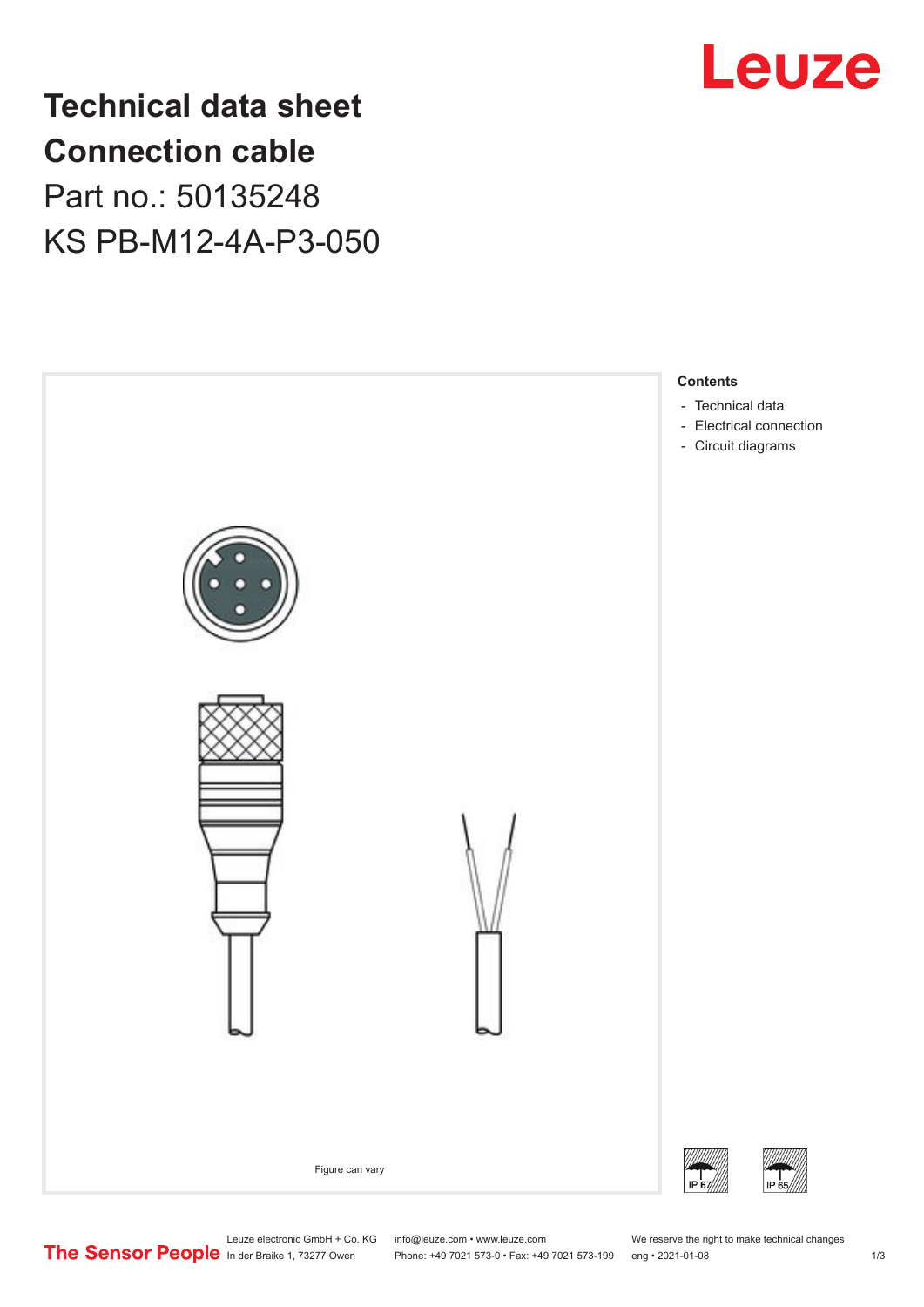## <span id="page-1-0"></span>**Technical data**

# Leuze

| <b>Basic data</b>                 |                                                                                                                                                                                                                                | <b>Mechanical data</b>                            |                 |
|-----------------------------------|--------------------------------------------------------------------------------------------------------------------------------------------------------------------------------------------------------------------------------|---------------------------------------------------|-----------------|
| <b>Suitable for interface</b>     | PROFIBUS DP                                                                                                                                                                                                                    | <b>Width across flats</b>                         | $13 \text{ mm}$ |
| <b>Electrical data</b>            |                                                                                                                                                                                                                                | <b>Bending cycles</b>                             | 5,000,0         |
|                                   |                                                                                                                                                                                                                                | Bending radius, flexible laying, min.             | Min. 12         |
|                                   |                                                                                                                                                                                                                                | Bending radius, stationary laying, min. Min. 7.   |                 |
| Performance data                  |                                                                                                                                                                                                                                |                                                   |                 |
| <b>Operating voltage</b>          | 60 V DC                                                                                                                                                                                                                        | <b>Environmental data</b>                         |                 |
| <b>Connection</b>                 |                                                                                                                                                                                                                                | Ambient temperature, operation,<br>flexible use   | $-207$          |
| <b>Connection 1</b>               |                                                                                                                                                                                                                                | Ambient temperature, operation,<br>stationary use | $-408$          |
| <b>Type of connection</b>         | Connector                                                                                                                                                                                                                      |                                                   |                 |
| <b>Thread size</b>                | M12                                                                                                                                                                                                                            | <b>Certifications</b>                             |                 |
| <b>Type</b>                       | Male                                                                                                                                                                                                                           | Degree of protection                              | IP 65           |
| Handle body material              | <b>PUR</b>                                                                                                                                                                                                                     |                                                   | IP 67           |
| No. of pins                       | $5 - pin$                                                                                                                                                                                                                      |                                                   |                 |
| Encoding                          | B-coded                                                                                                                                                                                                                        | <b>Classification</b>                             |                 |
| Version                           | Axial                                                                                                                                                                                                                          | <b>Customs tariff number</b>                      | 854442          |
| Lock                              | Screw fitting, nickel-plated diecast zinc,<br>recommended torque 0.6 Nm, self-<br>locking                                                                                                                                      | eCl@ss 5.1.4                                      | 272792          |
|                                   |                                                                                                                                                                                                                                | eCl@ss 8.0                                        | 272792          |
|                                   |                                                                                                                                                                                                                                | eCl@ss 9.0                                        | 270603          |
| <b>Connection 2</b>               |                                                                                                                                                                                                                                | eCl@ss 10.0                                       | 270603          |
| <b>Type of connection</b>         | Open end                                                                                                                                                                                                                       | eCl@ss 11.0                                       | 270603          |
|                                   |                                                                                                                                                                                                                                | <b>ETIM 5.0</b>                                   | EC001           |
| Cable properties                  |                                                                                                                                                                                                                                | <b>ETIM 6.0</b>                                   | EC001           |
| <b>Number of conductors</b>       | 2 Piece(s)                                                                                                                                                                                                                     | <b>ETIM 7.0</b>                                   | EC001           |
| Wire cross section                | $0.64$ mm <sup>2</sup>                                                                                                                                                                                                         |                                                   |                 |
| <b>AWG</b>                        | 19                                                                                                                                                                                                                             |                                                   |                 |
| Sheathing color                   | Violet                                                                                                                                                                                                                         |                                                   |                 |
| <b>Shielded</b>                   | Yes                                                                                                                                                                                                                            |                                                   |                 |
| Silicone-free                     | Yes                                                                                                                                                                                                                            |                                                   |                 |
| Cable design                      | Connection cable (open on one end)                                                                                                                                                                                             |                                                   |                 |
| Cable diameter (external)         | $7.7 \text{ mm}$                                                                                                                                                                                                               |                                                   |                 |
| <b>Cable length</b>               | 5,000 mm                                                                                                                                                                                                                       |                                                   |                 |
| <b>Sheathing material</b>         | <b>PUR</b>                                                                                                                                                                                                                     |                                                   |                 |
| <b>Wire insulation</b>            | PE                                                                                                                                                                                                                             |                                                   |                 |
| Suitability for drag chains       | Yes                                                                                                                                                                                                                            |                                                   |                 |
| <b>Traverse rate</b>              | Max. 3.3 m/s with horiz. traverse path of<br>5m and and max. acceleration of 5m/s <sup>2</sup>                                                                                                                                 |                                                   |                 |
| Properties of the outer sheathing | Free of CFC, cadmium, silicone, halogen<br>and lead, matt, low-adhesion, abrasion-<br>resistant, easily machine-processable                                                                                                    |                                                   |                 |
| Resistance of the outer sheathing | Hydrolysis and microbe resistant, good<br>oil, gasoline and chemical resistance in<br>accordance with VDE 0472 part 803 test<br>B, flame retardant in accordance with UL<br>1581 VW1 / CSA FT1 / IEC 60332-1,<br>IEC 60332-2-2 |                                                   |                 |

#### **Bending cycles** 5,000,000 Piece(s) **Bending radius, flexible laying, min.** Min. 12 x cable diameter **Bending radius, stationary laying, min.** Min. 7.5 x cable diameter **Environmental data Ambient temperature, operation, flexible use** -20 ... 70 °C **Ambient temperature, operation, stationary use** -40 ... 80 °C **Certifications Degree of protection** IP 65 IP 67 **Classification Communist Customs tariff number** 85444290 **eCl@ss 5.1.4** 27279201 **eCl@ss 8.0** 27279218 **eCl@ss 9.0** 27060311 **eCl@ss 10.0** 27060311 **eCl@ss 11.0** 27060311 **EXECUTE:** EC001855 **IM 6.0** EC001855 **EXECUTE:** EC001855

## **Electrical connection**

#### **Connection 1**

| Type of connection   | Connector                                                                             |
|----------------------|---------------------------------------------------------------------------------------|
| <b>Thread size</b>   | M <sub>12</sub>                                                                       |
| <b>Type</b>          | Male                                                                                  |
| Handle body material | <b>PUR</b>                                                                            |
| No. of pins          | $5 - pin$                                                                             |
| Encoding             | B-coded                                                                               |
| Version              | Axial                                                                                 |
| Lock                 | Screw fitting, nickel-plated diecast zinc, recommended<br>torque 0.6 Nm, self-locking |

Leuze electronic GmbH + Co. KG info@leuze.com • www.leuze.com We reserve the right to make technical changes<br>
The Sensor People in der Braike 1, 73277 Owen Phone: +49 7021 573-0 • Fax: +49 7021 573-199 eng • 2021-01-08

Phone: +49 7021 573-0 • Fax: +49 7021 573-199 eng • 2021-01-08 2 2 /3